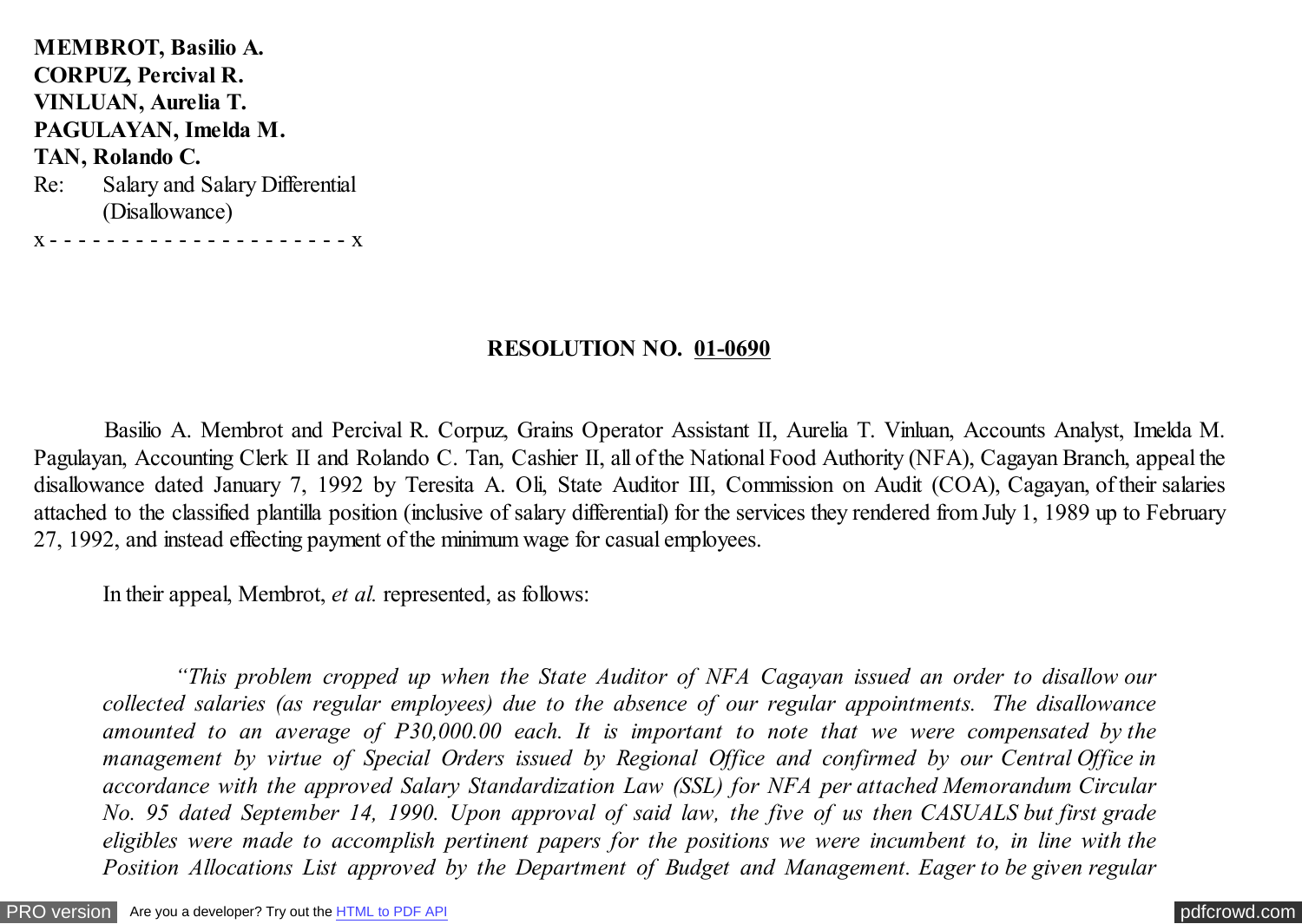*appointment after service with the government for an average of 14 years of continuous service, we complied the requirements within the prescribed period. Knowing that we have already submitted the required documents and aware that there are employees purposely assigned to process our appointment papers, we left the issue in the hands of our able liaison Officers. Our employees association on the other hand did all means to provide us updates on the processing of our appointments. We were informed that our appointments have already reached the Civil Service Commission (DENR Branch), but were returned because of the failure of NFA Central office to submit the Qualification Standards for unique positions which eventually were the same positions we were recommended to. The date when our appointments were returned coincided with the change in the administration of NFA from the then former Administrator Pelayo Gabaldon to Administrator Romeo G. David. The change in administration brought about a change in the thrusts of NFA and also a lull in the processing of all pending appointments. As a result, the one-month reglamentary(sic) period which CSC gave to NFA to comply with the lacking requirement lapsed. Consequently, our appointments were attested only on December 1991 and took effect on January 1992. This was COA's basis for the disallowance."*

Records show that from July 1, 1989 up to December 31, 1991, Membrot, et al. were hired as casual employees through special orders issued by the previous NFA Regional Directors Narciso L. Alano, Siegfredo A. Bravo and Provincial Manager II Ernesto D. Espinosa. Said employees were paid on a daily rate based on the salary of a casual employee. Specifically, the pertinent periods covered by the corresponding special orders are, as follows:

| July $1$ – September 30, 1989  | Special Order '89<br>Number 11-06 |
|--------------------------------|-----------------------------------|
| October 1 - December 31, 1989- | Special Order '89<br>Number 11-09 |
| January 1 - March 31, 1990     | Special Order '90<br>Number 11-01 |
| April 1 - June 30, 1990        | Special Order '90<br>Number 11-03 |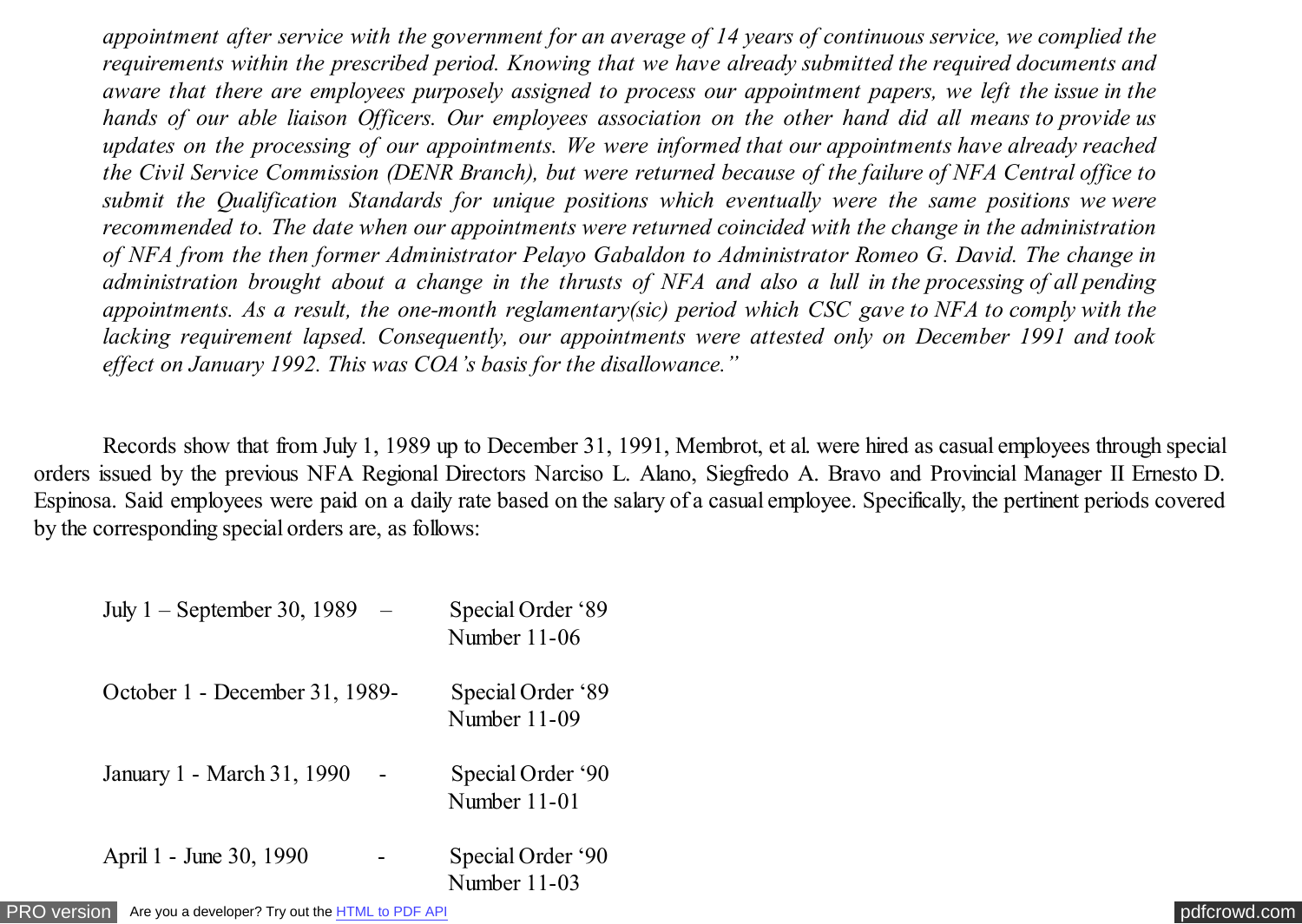| July 1 - September 30, 1990     | Special Order '90<br>Number 11-06               |
|---------------------------------|-------------------------------------------------|
| October 1 - December 31, 1991 - | Special Order '91<br>Number 11-09               |
| January 1 - March 31, 1991      | Special Order '90(sic)<br>Number 11-01          |
| April 1 - June 30, 1991         | Special Order $'90(\text{sic})$<br>Number 11-04 |
| July 1 - September 30, 1991     | Special Order '91<br>Number 11-07               |

On July 1, 1989, **Republic Act No. 6758 also known as Position and Compensation Classification Act** was enacted. It was implemented in the NFA on September 25, 1990 through Special Order '90, Number 11-09. Accordingly, the salaries of the appellants were adjusted pursuant to the Organizational Structure/ Staffing Pattern approved by the Department of Budget and Management (DBM) effective July 1, 1989 to conform with the salary attached to the regular plantilla position. This is in accordance with Item d (10) wherein it provided that employees holding casual plantilla items are allocated to a new regular position subject to their qualification for appointment thereto. The pertinent portions of which read, as follows:

*"10. Casuals. Casual employees allocated to a new regular position shall receive differential based on the regular rate divided by 22. The process of allocation should not be construed as their automatic conversion to a permanent and regular status. All casuals will have to undergo the usual promotions process and criteria."*

Acting in accordance with the foregoing provision and apparently because the appellants are qualified to the position, Espinosa recommended for the change of Membrot, et al.'s employment status from casual to regular effective August 1, 1991 in a Special Order '91 Number II-08 dated August 19, 1991. The regularization and the increase in salary were made retroactive to July 1, 1989, hence, Membrot, et al. were also entitled to salary differential. In the meantime, Membrot, et. al. started to collect their salaries pursuant to said

[PRO version](http://pdfcrowd.com/customize/) Are you a developer? Try out th[e HTML to PDF API](http://pdfcrowd.com/html-to-pdf-api/?ref=pdf) [pdfcrowd.com](http://pdfcrowd.com)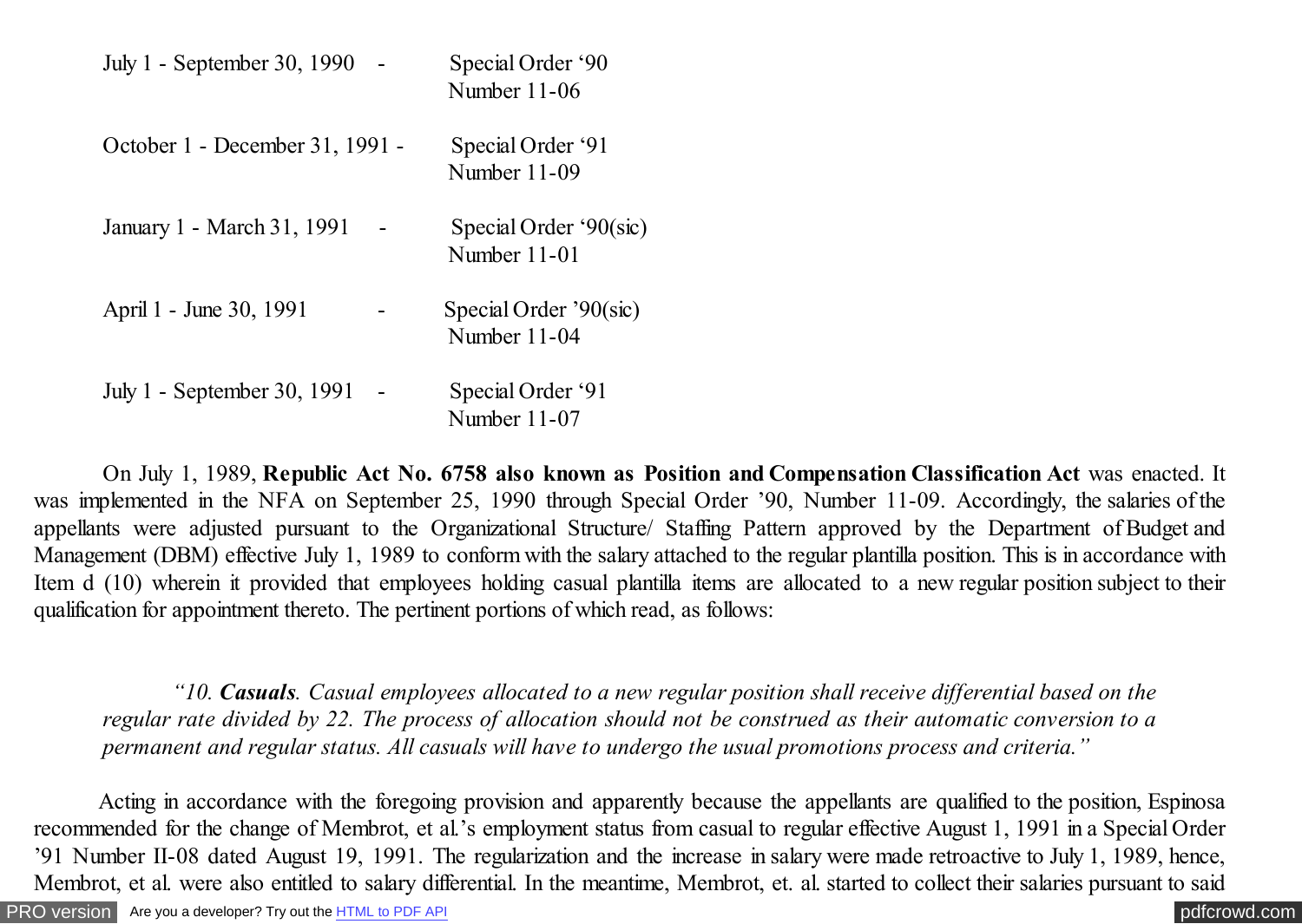special order including salary differential payment. Instead of appointment forms, special orders were continuously issued to extend and/or renew previous special orders issued to Membrot, et al., which were about to expire on September 30, 1991.

The recommendation to regularize the casual employees were not timely acted upon as no appointments were issued to Membrot, et al. Subsequently, the permanent appointments of Membrot and Corpuz to the position of Grains Operator Assistant II, Pagulayan as Accounting Clerk III, and Vinluan as Accounts Analyst, issued on February 28, 1992, January 19, 1992, January 1, 1992, and February 28, 1992, respectively, were submitted to the CSC - Department of Environment and Natural Resources (DENR) Field Office, beyond the fixed period of thirty (30) days. There is no record showing that the appointment of Tan was also subsequently issued.

 The reason for the delayed issuance of appointment was explained by the appellants in their appeal. It is represented that their appointments were submitted to the CSC-DENR Field Office but were subsequently returned to the NFA in view of the lacking requirements necessary for the attestation of the appointment, e.g., Qualification Standards of the position of Grains Operator Assistant, a position unique in the NFA. Apparently, it took some time before the requirement was complied with on account of the change of the Administrator of their office. Also, the appointments of Pagulayan and Vinluan, though not to the questioned position, apparently suffered the same fate.

 In view of the fact that the appointments were dated from January to February 1992 and after the appellants have already collected the corresponding salary and salary differential provided in the Act, Teresita A. Oli, State Auditor III, Commission on Audit, Cagayan, in a letter dated January 7, 1992, disapproved the salary and salary differential received by Membrot, et al., citing the following reasons:

*"As to the second issue, we take cognizance that the casual employees have been in the service for around ten (10) to fourteen (14) years and have been considered as regular employees as their salaries have been subjected to mandatory deductions like the GSIS, Pag-ibig by the NFA council and their employment was evidenced by the issuance of a Special Order. It bears emphasis that upon the implementation of RA 6753(sic), all positions as classified by the Wage and Position Classification Office are considered regular. To entitle an employee to a salary attached to such position, he must have been issued regular appointment attested by the Civil Service Commission or notice of position allocation and salary adjustment as the case may be.*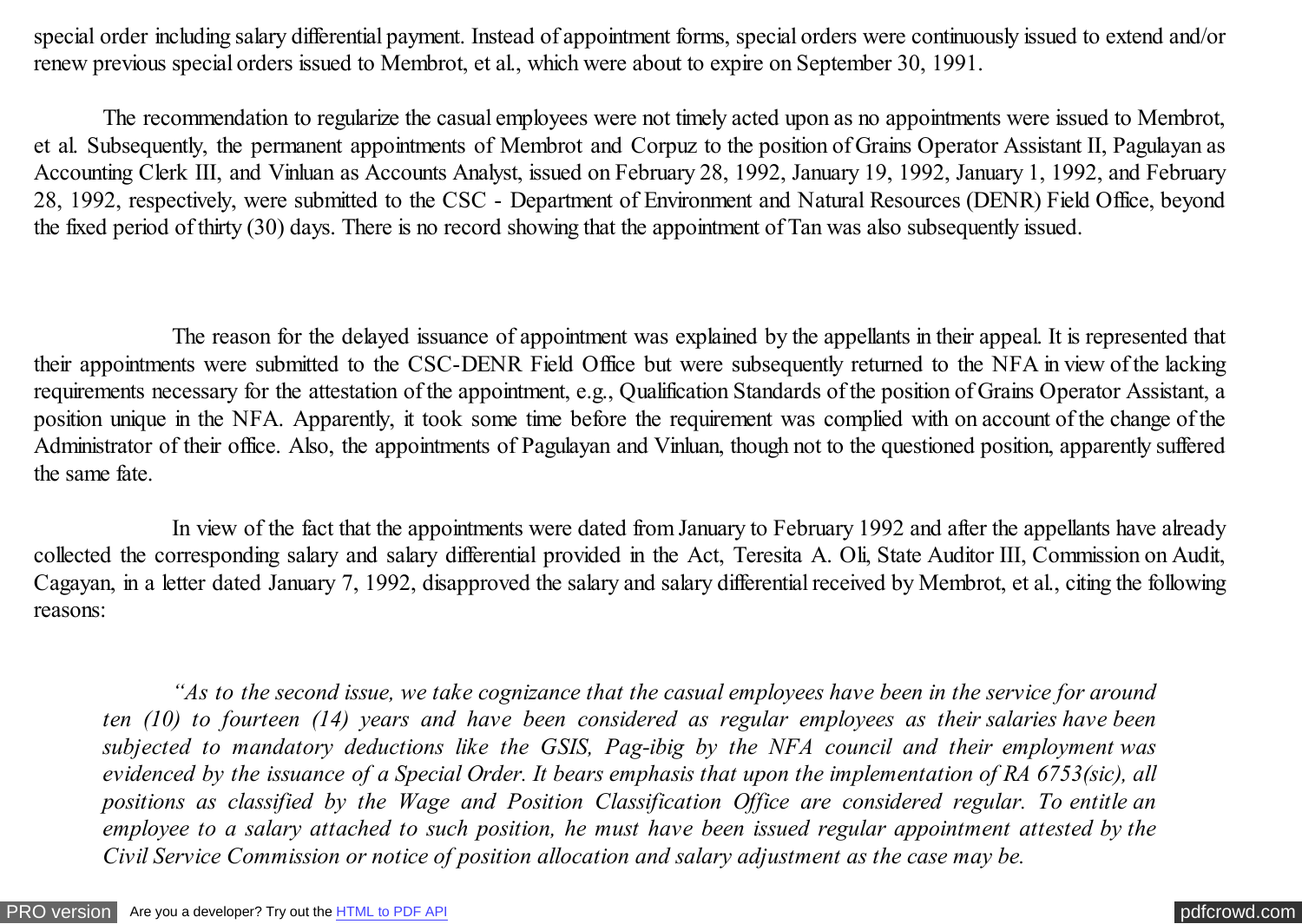*"Evaluating the status of casual employees has considered many transitional changes, hence a moratorium for two years has been granted to come up with necessary documents with the approval of the same. However, the moratorium granted has already prescribed and this office was never furnished of any document that could serve as basis in the audit of casual claims.*

 *"With due consideration to the above, this Office has again made a final stand to disallow in audit all differential claims collected by casual employees effective July 1, 1989(sic) and thereafter, and shall only entitle them to receive the minimum wage for casual employee at the rate of P90.80 per day.*

 *"In summary, we are recommending the following in view of our stand on the above issues:*

 *"2. Refrain from giving casual employees the salaries attached to the classified plantilla position and effect the minimum wage for casual employees at the rate of P90.00 per day."*

In a letter dated February 14, 1992, Eduardo A. Damian, Provincial Manager, appealed the disallowance by Oli. In said appeal, Damian requested the latter from implementing her recommendation and for an extension of time until June 30, 1992 within which to correct the grounds of the disallowance. The appeal was forwarded to the COA Regional Director. The records do not show that the appeal was acted upon.

 In a letter dated March 11, 1996, Henry H. Tristeza and Alejandro R. Paguila, Provincial Manager of Northwestern Cagayan - Apayao and San Gabriel Village, Tuguegarao, NFA, respectively, forwarded to this Commission the appeal of Membrot, *et al.*

The case presents the following issues:

1. Whether Membrot, *et al.* are entitled to receive the salaries attached to the classified plantilla position and salary differential from July 1, 1989 up to the time appellants were issued appointments or whether they are merely entitled to the minimum wage for casual employees.

[PRO version](http://pdfcrowd.com/customize/) Are you a developer? Try out th[e HTML to PDF API](http://pdfcrowd.com/html-to-pdf-api/?ref=pdf) compared to the comparison of the HTML to PDF API 2. Whether or not this Commission can take cognizance of the appeal despite another appeal filed by the appellants and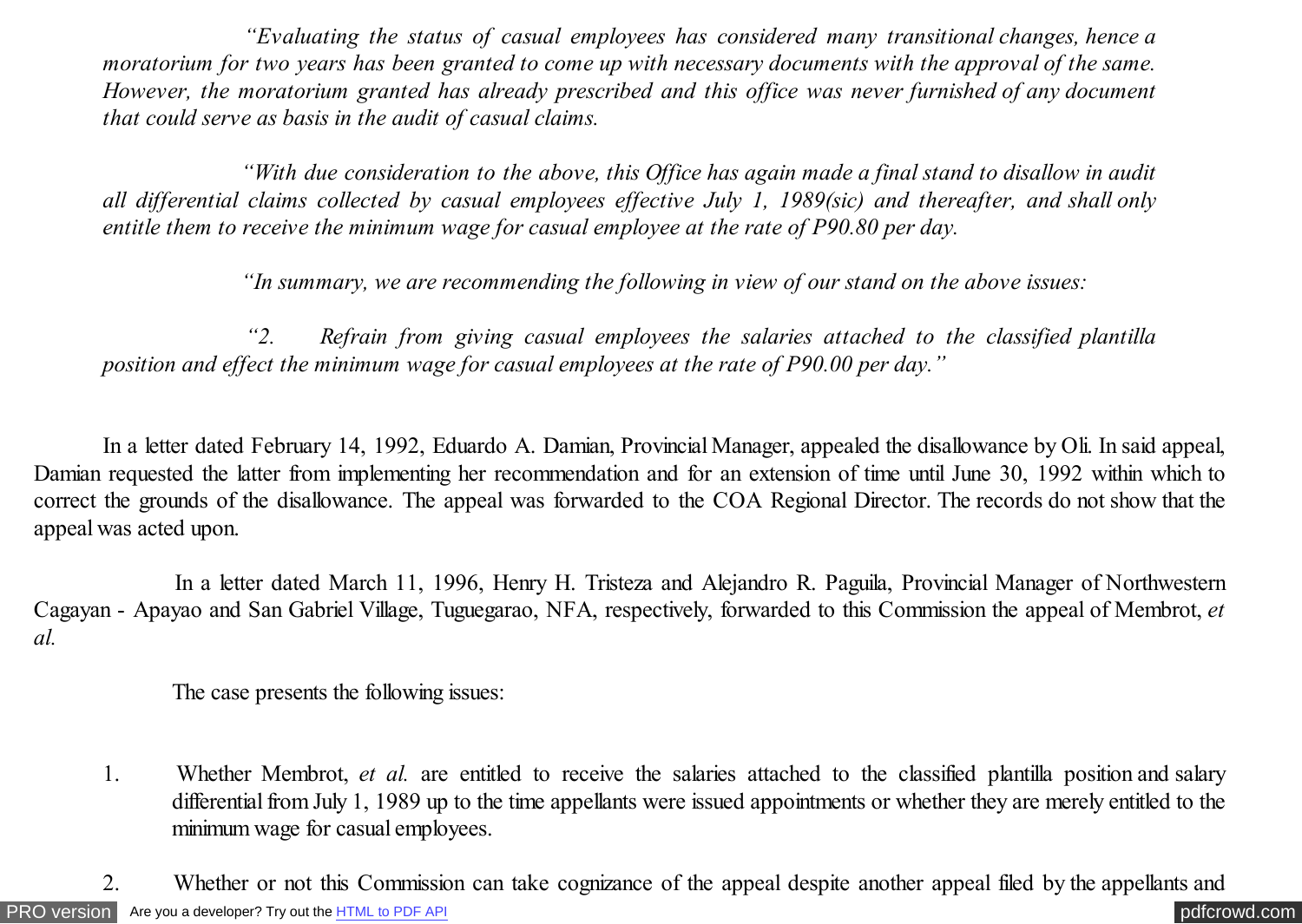```
pending with the COA.
```
3.

4.

 Anent the first issue, the appellants are entitled to receive the salary and salary differential from July 1, 1989 up to the time they were issued appointments for they rendered and were allowed to render work during said period. This holds true notwithstanding the fact that they were issued special orders instead of the prescribed plantilla appointment form. On the other hand, the government cannot be required to pay their salary and salary differential because there is no evidence that they were employed therein for there is no appointment issued to them. As between the appellants and the government, on one hand, and the NFA officials who hired them without appointment on the other hand, the law mandates that the latter are personally liable for said amounts. This is pursuant to **Section 65, Chapter 10, Book V of the 1987 Revised Administrative Code** which reads, as follows:

 *"Sec. 65. Liability of Appointing Authority. - No person employed in the Civil Service in violation of the Civil Service Law and rules shall be entitled to receive pay from the government; but the appointing authority responsible for such unlawful appointment shall be personally liable for the pay that would have accrued had the employment been lawful and the disbursing officials shall make payment to the employee of such amount from the salary of the officers so liable."* (Underlining ours)

Thus, Regional Directors Alano and Bravo, Provincial Manager Espinosa and Administrator Pelayo Gabaldon are personally liable for the payment of the disallowed salary differentials of Membrot, *et al.* from July 1, 1989 up to February 27, 1992. As shown from the records, the appellants were allowed to work in the NFA without issuing them the prescribed plantilla appointment form but only on the strength of special orders. The practice of hiring casual employees through job orders or special orders has no legal basis **(Memorandum Circular No. 46, s. 1990)**. Their regularization in 1990 through special orders is also violative of the rules.

The Commission failed to see any valid reason to excuse the NFA from issuing the appointment. Change of leadership in the NFA from Administrator Gabaldon to Administrator David is of no moment. This is because the law requiring issuance of appointment before an individual may be allowed to render service in the government is absolute and does not vary or change with the change of the head of office. Concomitantly, the responsibility to ensure compliance with said law does not change.

We believe, therefore, that not only was there an administrative oversight but also inexcusable negligence on the part of the concerned officials in permitting the appellants to discharge the functions of their positions without the corresponding appointments.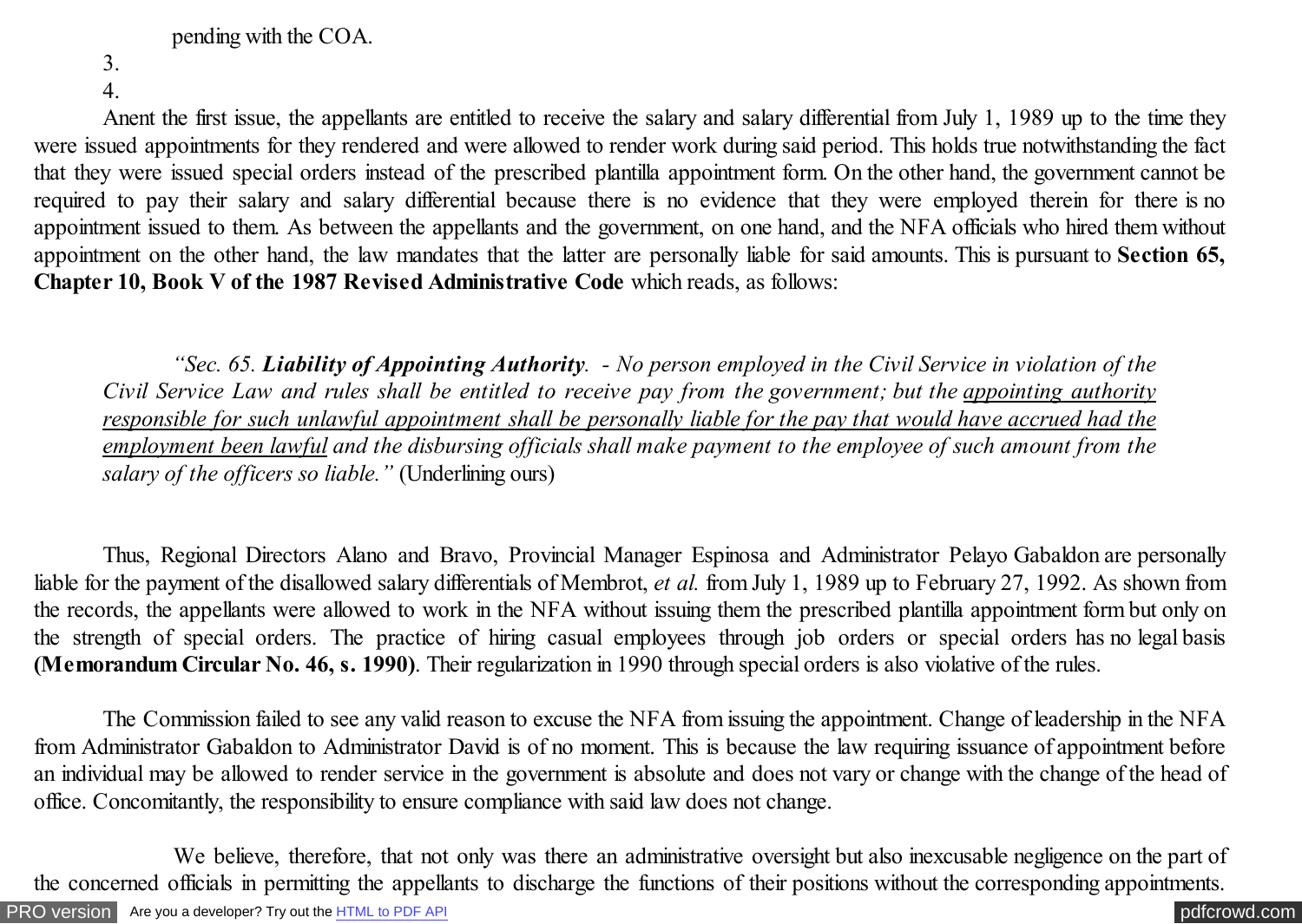For this negligence, the appellants should not be made to suffer and should not be required to restitute the amount already received by them. This is based on the principle of justice and equity.

In a similar case, the Commission, in **CSC Resolution No. 94-7095 (Blas, Arcadio,** *et al.* **dated December 28, 1994)** ruled, as follows:

*"WHEREFORE, the Commission hereby rules that Blas, et al. are entitled to salary differentials for the period from August 6, 1990 to October 24, 1994. However, the appointing authority and other responsible officials of PNR who allowed Blas, et al. to assume the duties and functions of the position of Train Driver A without issuing them appointments are personally liable for the said salary differential."*

On the second issue, the Commission will not encroach upon the jurisdiction of the COA, a co-equal constitutional office, to disallow the payment of the salary and salary differentials claimed by the appellants. Although the subject of the instant appeal is not the decision of the COA Central Office but only of its Cagayan Office, the Commission deems it proper to rule thereon. This is because the basis of the disallowance was the absence of appointments, a violation of civil service law, hence, the Commission must necessarily take cognizance of the appeal.

 **WHEREFORE**, the appeal of Basilio A. Membrot, Percival R. Corpuz, Aurelia T. Vinluan and Imelda M. Pagulayan is hereby GRANTED. Accordingly, Membrot, Corpuz, Vinluan, and Pagulayan are entitled to receive their salary and salary differentials from July 1, 1989 up to the time their pertinent appointments were issued to be advanced by the National Food Authority. However, such salary and salary differentials are the personal liability of former Administrator Pelayo Gabaldon, Regional Directors Narciso L. Alano, Siegfredo A. Bravo and Provincial Manager II Ernesto D. Espinosa for having allowed Membrot, *et al.* to work without the appointments.

As to appellant Rolando Tan, the Commission cannot pass upon his appeal. The records submitted do not show that he was appointed to any position. Hence, there is no sufficient basis for the Commission to rule on the same. Until such records are submitted, the Commission cannot take cognizance of his appeal.

Quezon City, **March 29, 2001**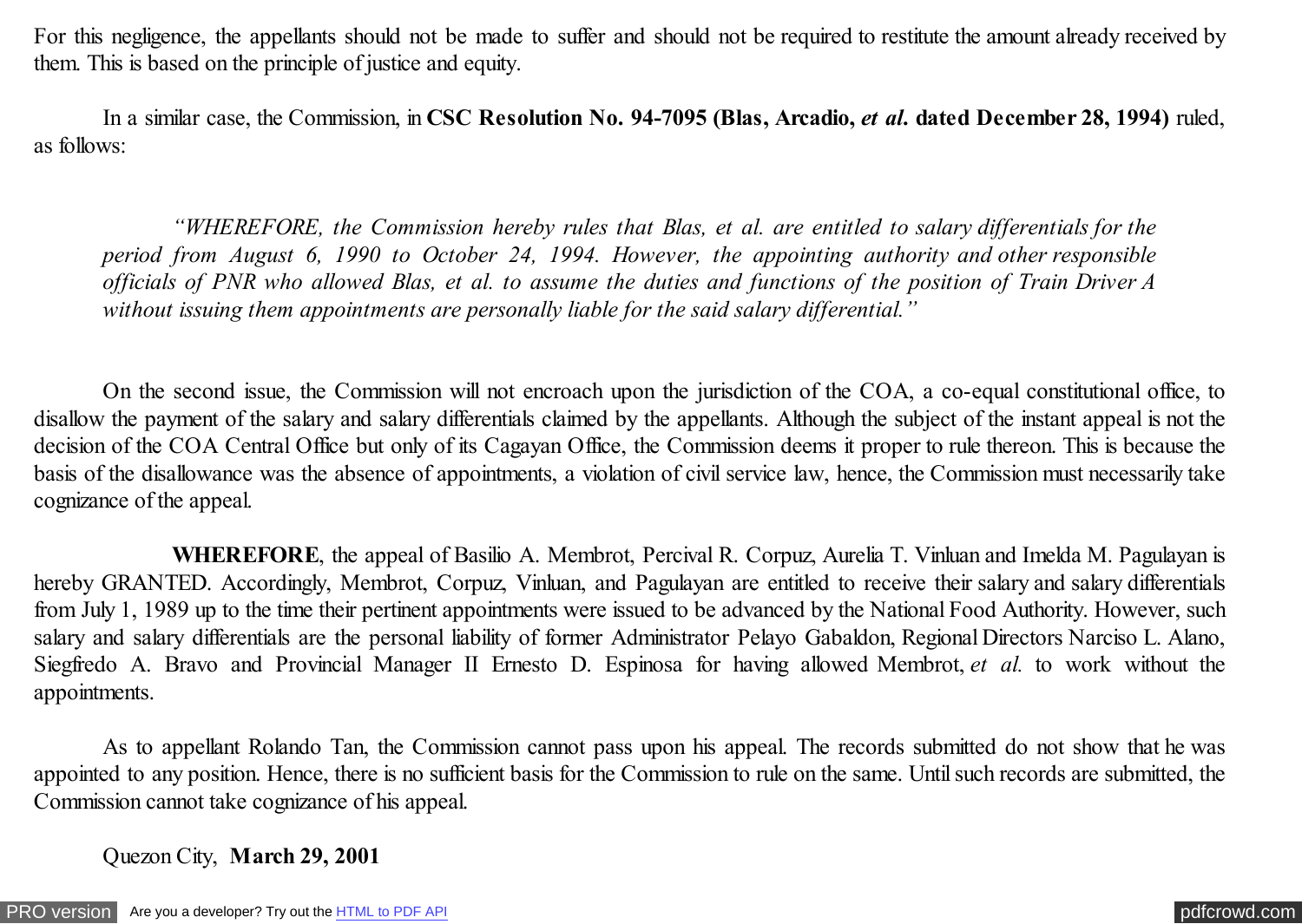**(SIGNED) JOSE F. ERESTAIN, JR.** Commissioner

**(SIGNED) KARINA CONSTANTINO-DAVID** Chairman

**(SIGNED) J. WALDEMAR V. VALMORES** Commissioner

Attested by:

**(SIGNED) ARIEL G. RONQUILLO** Director III

*OLA/MVM/X3/X8/(disk33)/nmn Membrot\_final Ndc-94-0998*

## **OMISSIONS**

In addition, the Commission cannot just stand by and allow any blatant disregard of the civil service rules go unnoticed. Neither can it allow injustice